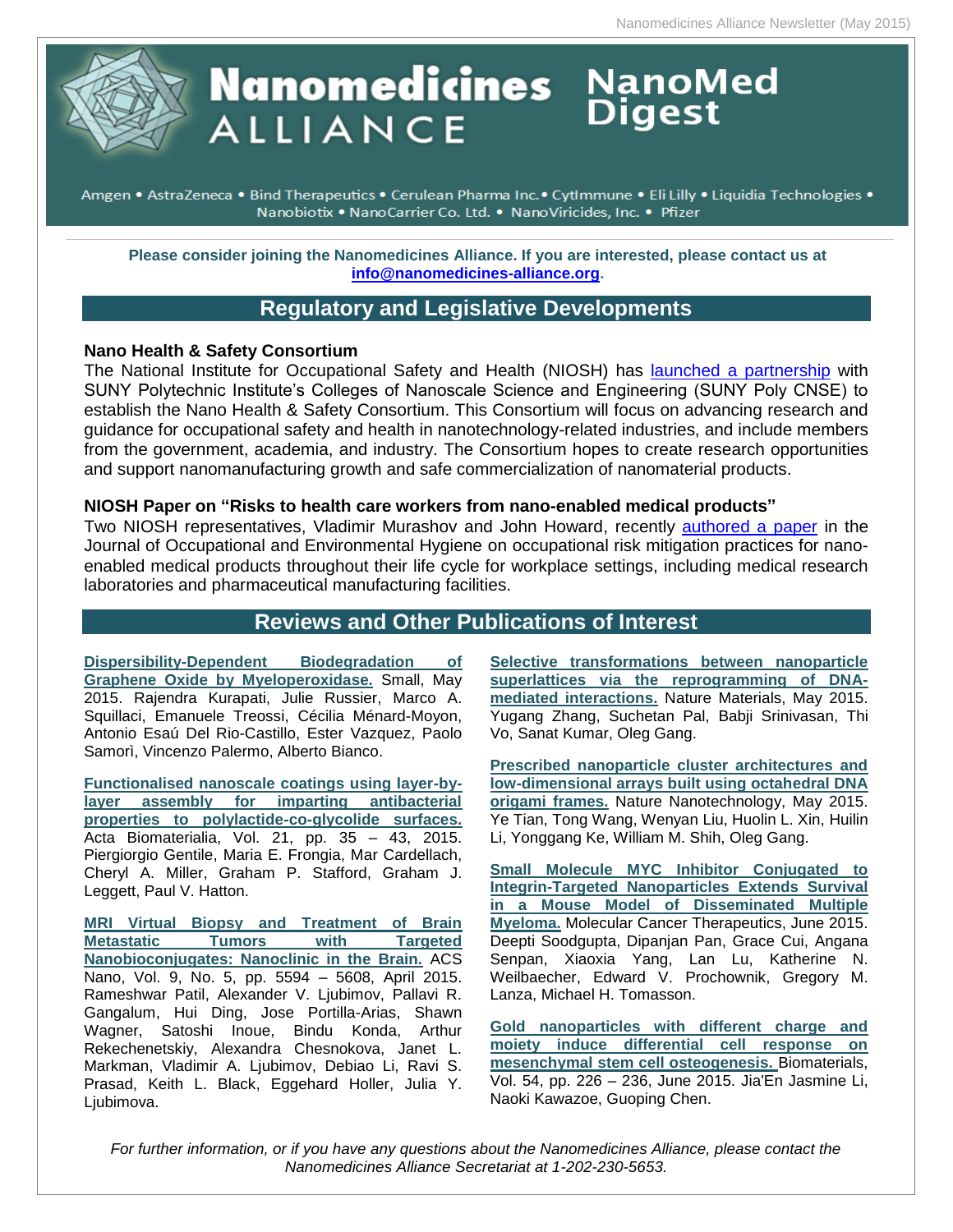### *Nanomedicines Alliance Newsletter* **May 2015**

**[A microfluidic device for label-free, physical](http://www.nature.com/nmeth/journal/vaop/ncurrent/full/nmeth.3404.html)  [capture of circulating tumor cell clusters.](http://www.nature.com/nmeth/journal/vaop/ncurrent/full/nmeth.3404.html)** Nature Methods, May 2015. A Fatih Sarioglu, Nicola Aceto, Nikola Kojic, Maria C Donaldson, Mahnaz Zeinali, Bashar Hamza, Amanda Engstrom, Huili Zhu, Tilak K Sundaresan, David T Miyamoto, Xi Luo, Aditya Bardia, Ben S Wittner, Sridhar Ramaswamy, Toshi Shioda, David T Ting, Shannon L Stott, Ravi Kapur, Shyamala Maheswaran, Daniel A Haber, Mehmet Toner.

**[Single-cell Migration Chip for Chemotaxis-based](http://www.nature.com/srep/2015/150518/srep09980/full/srep09980.html)  [Microfluidic Selection of](http://www.nature.com/srep/2015/150518/srep09980/full/srep09980.html) Heterogeneous Cell [Populations.](http://www.nature.com/srep/2015/150518/srep09980/full/srep09980.html)** Scientific Reports, Vol. 5, No. 9980, May 2015. Yu-Chih Chen, Steven G. Allen, Patrick N. Ingram, Ronald Buckanovich, Sofia D. Merajver, Euisik Yoon.

**[Silencing β3 Integrin by Targeted ECO/siRNA](http://cancerres.aacrjournals.org/content/75/11/2316)  [Nanoparticles Inhibits EMT and Metastasis of](http://cancerres.aacrjournals.org/content/75/11/2316)  [Triple-Negative Breast Cancer.](http://cancerres.aacrjournals.org/content/75/11/2316)** Cancer Research, June 2015. Jenny G. Parvani, Maneesh D. Gujrati, Margaret A. Mack, William P. Schiemann, Zheng-Rong Lu.

**[Comparative analysis of the secondary electron](http://link.springer.com/article/10.1140%2Fepjd%2Fe2015-50908-y)  [yield from carbon nanoparticles and pure water](http://link.springer.com/article/10.1140%2Fepjd%2Fe2015-50908-y)  [medium.](http://link.springer.com/article/10.1140%2Fepjd%2Fe2015-50908-y)** The European Physical Journal D, April 2015. Alexey Verkhovtsev, Sally McKinnon, Pablo de Vera, Eugene Surdutovich, Susanna Guatelli, Andrei V. Korol, Anatoly Rosenfeld, Andrey V. Solov'yov.

**[Tailoring pathway modularity in the biosynthesis](http://advances.sciencemag.org/content/1/4/e1500077)  [of erythromycin analogs heterologously](http://advances.sciencemag.org/content/1/4/e1500077)  [engineered in E. coli.](http://advances.sciencemag.org/content/1/4/e1500077)** Science Advances, May 2015. Guojian Zhang, Yi Li, Lei Fang, Blaine A. Pfeifer.

**[Synthesis of Highly Functionalized Decalins via](http://pubs.acs.org/doi/abs/10.1021/jacs.5b02107)  [Metallacycle-Mediated Cross-Coupling.](http://pubs.acs.org/doi/abs/10.1021/jacs.5b02107)** Journal of the Americal Chemical Society, Vol. 137, No. 20, pp. 6624 – 6628, June 2015. Haruki Mizoguchi and Glenn C. Micalizio.

**[Delivering nanomedicines to Patients: A Practical](http://www.nanomedjournal.com/article/S1549-9634%2815%2900050-7/abstract)  [Guide.](http://www.nanomedjournal.com/article/S1549-9634%2815%2900050-7/abstract)** Nanomedicine: Nanotechnology, Biology, and Medicine, Vol. 11, Issue 4, pp. 983 – 992, May 2015. Mike A.W. Eaton, Laurent Levy, Olivier M.A. Fontaine. **[Encapsulation of Curcumin in Diblock Copolymer](http://www.hindawi.com/journals/bmri/2015/824746/)  [Micelles for Cancer Therapy.](http://www.hindawi.com/journals/bmri/2015/824746/)** BioMed Research International, 2015. Ali Mohammad Alizadeh, Majid Sadeghizadeh, Farhood Najafi, Sussan K. Ardestani, Vahid Erfani-Moghadam, Mahmood Khaniki, Arezou Rezaei, Mina Zamani, Saeed Khodayari, Hamid Khodayari, Mohammad Ali Mohagheghi.

**[Porous Silicon Microparticle Potentiates Anti-](http://www.cell.com/cell-reports/abstract/S2211-1247%2815%2900384-8?_returnURL=http%3A%2F%2Flinkinghub.elsevier.com%2Fretrieve%2Fpii%2FS2211124715003848%3Fshowall%3Dtrue)[Tumor Immunity by Enhancing Cross-Presentation](http://www.cell.com/cell-reports/abstract/S2211-1247%2815%2900384-8?_returnURL=http%3A%2F%2Flinkinghub.elsevier.com%2Fretrieve%2Fpii%2FS2211124715003848%3Fshowall%3Dtrue)  [and Inducing Type I Interferon Response.](http://www.cell.com/cell-reports/abstract/S2211-1247%2815%2900384-8?_returnURL=http%3A%2F%2Flinkinghub.elsevier.com%2Fretrieve%2Fpii%2FS2211124715003848%3Fshowall%3Dtrue)** Cell Reports, Vol. 11, Issue 6, pp. 957 – 966, May 2015. Xiaojun Xia, Junhua Mai, Rong Xu, Jorge Enrique Tovar Perez, Maria L. Guevara, Qi Shen, Chaofeng Mu, Hui-Ying Tung, David B. Corry, Scott E. Evans, Xuewu Liu, Mauro Ferrari, Zhiqiang Zhang, Xian Chang Li, Rong-fu Wang, Haifa Shen.

**[A Hyaluronan-Based Injectable Hydrogel Improves](http://www.cell.com/stem-cell-reports/abstract/S2213-6711%2815%2900120-4?_returnURL=http%3A%2F%2Flinkinghub.elsevier.com%2Fretrieve%2Fpii%2FS2213671115001204%3Fshowall%3Dtrue)  [the Survival and Integration of Stem Cell Progeny](http://www.cell.com/stem-cell-reports/abstract/S2213-6711%2815%2900120-4?_returnURL=http%3A%2F%2Flinkinghub.elsevier.com%2Fretrieve%2Fpii%2FS2213671115001204%3Fshowall%3Dtrue)  [following Transplantation.](http://www.cell.com/stem-cell-reports/abstract/S2213-6711%2815%2900120-4?_returnURL=http%3A%2F%2Flinkinghub.elsevier.com%2Fretrieve%2Fpii%2FS2213671115001204%3Fshowall%3Dtrue)** Stem Cell Reports, Vol. 4, Issue 6, pp. 1031 – 1045, June 2015. Brian G. Ballios, Michael J. Cooke, Laura Donaldson, Brenda L.K. Coles, Cindi M. Morshead, Derek van der Kooy, Molly S. Shoichet.

**[Efficient Detection and Purification of Cell](http://www.cell.com/cell-stem-cell/abstract/S1934-5909%2815%2900163-0?_returnURL=http%3A%2F%2Flinkinghub.elsevier.com%2Fretrieve%2Fpii%2FS1934590915001630%3Fshowall%3Dtrue)  [Populations Using Synthetic MicroRNA Switches.](http://www.cell.com/cell-stem-cell/abstract/S1934-5909%2815%2900163-0?_returnURL=http%3A%2F%2Flinkinghub.elsevier.com%2Fretrieve%2Fpii%2FS1934590915001630%3Fshowall%3Dtrue)** Cell Stem Cell, Vol. 16, Issue 6, pp. 699 – 711, June 2015. Kenji Miki, Kei Endo, Seiya Takahashi, Shunsuke Funakoshi, Ikue Takei, Shota Katayama, Taro Toyoda, Maki Kotaka, Tadashi Takaki, Masayuki Umeda, Chikako Okubo, Misato Nishikawa, Akiko Oishi, Megumi Narita, Ito Miyashita, Kanako Asano, Karin Hayashi, Kenji Osafune, Shinya Yamanaka, Hirohide Saito, Yoshinori Yoshida.

**[Small-Molecule Bcl2 BH4 Antagonist for Lung](http://www.cell.com/cancer-cell/abstract/S1535-6108%2815%2900143-9)  [Cancer Therapy.](http://www.cell.com/cancer-cell/abstract/S1535-6108%2815%2900143-9)** Cancer Cell, Vol. 27, Issue 6, pp. 852 – 863, June 2015. Bingshe Han, Dongkyoo Park, Rui Li, Maohua Xie, Taofeek K. Owonikoko, Guojing Zhang, Gabriel L. Sica, Chunyong Ding, Jia Zhou, Andrew T. Magis, Zhuo G. Chen, Dong M. Shin, Suresh S. Ramalingam, Fadlo R. Khuri, Walter J. Curran, Xingming Deng.

## **Conferences and Workshops**

**NNI/CPSC [Workshop on Quantifying Exposure to](http://www.nano.gov/node/1327)  [Engineered Nanomaterials \(QEEN\) from](http://www.nano.gov/node/1327)  [Manufactured Products,](http://www.nano.gov/node/1327) 7 – 8 July 2015, Arlington, VA Toxicology** 

**[International Society for Biomedical Polymers](http://isbppb.org/conferences-workshops/)  [and Polymeric Biomaterials,](http://isbppb.org/conferences-workshops/) 8 – 10 July 2015,** 

**Orlando, FL**

**Nanocomposites** Drug delivery systems Controlled release systems Biomedical pharmaceutical polymers

*For further information, or if you have any questions about the Nanomedicines Alliance, please contact the Nanomedicines Alliance Secretariat at 1-202-230-5653.*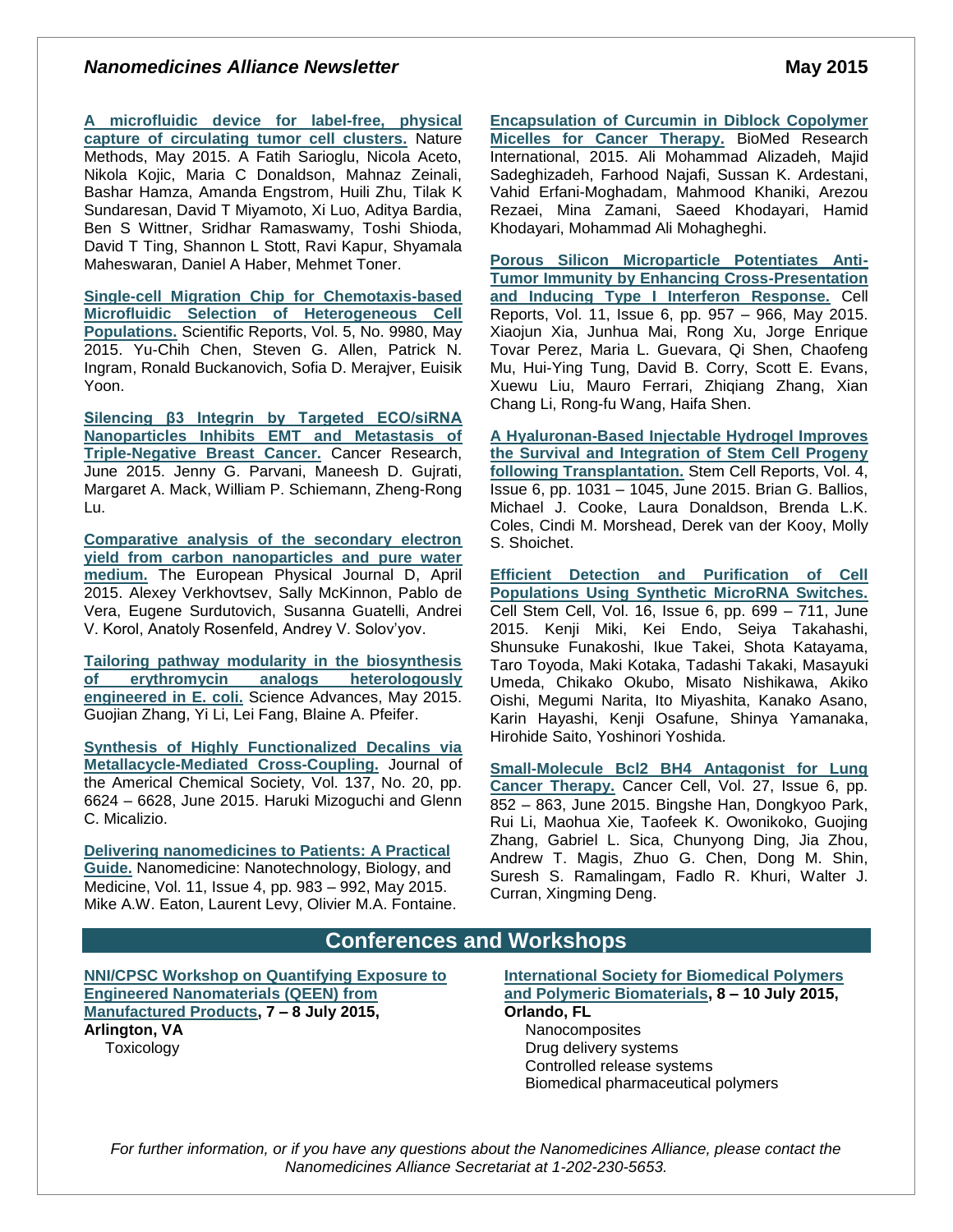### *Nanomedicines Alliance Newsletter* **May 2015**

#### **[The European Summit for Clinical Nanomedicine](https://www.clinam.org/)  [and Targeted Medicine -](https://www.clinam.org/) The Translation to**

# **[Knowledge Based Nanomedicine,](https://www.clinam.org/) 28 June – 1**

**July 2015, Basel, Switzerland** Personalized medicine Cancer therapies Regulatory perspectives

### **[Nano Korea 2015,](http://sympo.nanokorea.or.kr/2015/eng/sub2/03.php) 1 – 3 July 2015, Seoul, Korea**

**Nanobiomaterials** Nanobiosensors Nanobiocatalysis Optical Nanoprobes Optical Surgical Navigation **Nanotheranostics** 

#### **[International Conference on Biomedical](http://icbes.net/papers/)  [Engineering and Systems,](http://icbes.net/papers/) 13 – 14 July 2015,**

### **Barcelona, Spain**

Biomedical devices **Biomaterials** Drug design Nanotechnology for biomedical applications

# **[International Conference on Nanotechnology:](http://icnfa.com/)**

**[Fundamentals and Applications,](http://icnfa.com/) 15 – 17 July 2015, Barcelona Spain** Cancer Therapy

Cell-based Regenerative Medicine

# **[International Conference on Advanced](http://www.anm2015.com/)**

**[Nanomaterials,](http://www.anm2015.com/) 20 – 22 July 2015, Aveiro, Portugal**

Nanomedicine Graphene Technology

### **[Trends in Nanotechnology 2015, 7 –](http://www.tntconf.org/2015/index.php?conf=15) 11**

**[September 2015,](http://www.tntconf.org/2015/index.php?conf=15) Toulouse, France Toxicity** Modeling Nanobiotechnologies

## **[AAPS Workshop on Challenges in the](http://www.aaps.org/CDP/)**

**Assessment [of Similarity or Equivalence of \(Non\)](http://www.aaps.org/CDP/)  [Biological Complex Drug Products,](http://www.aaps.org/CDP/) 28 - 29** 

**September, Baltimore, MD** Nanomedicines **Generics** 

**[The 5th International Conference on](http://www.3m-nano.org/2015/main/index.asp)** 

#### **[Manipulation, Manufacturing and Measurement](http://www.3m-nano.org/2015/main/index.asp)  [on the Nanoscale,](http://www.3m-nano.org/2015/main/index.asp) 5 – 9 October 2015, Changchun, China** Nanoscale imaging **Nanorobotics**

#### **[Crossing Biological Barriers –](http://ec.europa.eu/research/index.cfm?pg=events&eventcode=9D4D1F8C-A9D2-D06C-2B60AA77AF593EB3) Advances in [Nanocarrier Design for Targeted Delivery,](http://ec.europa.eu/research/index.cfm?pg=events&eventcode=9D4D1F8C-A9D2-D06C-2B60AA77AF593EB3) 9 – 11**

### **November 2015, Dresden, Germany**

Biodistribution and In Vivo Imaging of **Nanoparticles** Scale-up, Translational and Regulatory Issues of Drug Delivery Systems Targeted Drug Delivery Systems (Oral, Ocular, Pulmonary, Dermal, Blood Brain Barrier Crossing)

## **Reference Section**

### **Nanobio- and Nanomedicine Companies**

[Listed alphabetically](http://www.nanowerk.com/nanotechnology/nanomaterial/nanobiomedicine_a.php)

### **Nano Organizations**

[National Center for Toxicological Research](http://www.fda.gov/AboutFDA/CentersOffices/NCTR/default.htm) (NCTR) [National Nanotechnology Initiative](http://www.nano.gov/) (NNI) [Nano Science and Technology Consortium](http://www.nstc.in/) (NSTC) [Nano Science and Technology Institute](http://www.nsti.org/) (NSTI) The [Nanotechnology Institute](http://nanotechinstitute.org/) (NTI)

### **Nano Journals**

[American Chemical Society --](http://pubs.acs.org/journal/nalefd) Nano Letters

[Institute of Physics –](http://iopscience.iop.org/0957-4484/) Nanotechnology

Journal of [Nanoscience and Nanotechnology](http://www.aspbs.com/jnn/)

NanoTrends - [A Journal of Nanotechnology and its](http://www.nstc.in/journal/default.aspx)  **[Applications](http://www.nstc.in/journal/default.aspx)** 

BCC Research -- [Nanotechnology Reports](http://www.bccresearch.com/index/category/code/nanotechnology)

[Nanomedicine: Nanotechnology, Biology,](http://www.nanomedjournal.com/) and **[Medicine](http://www.nanomedjournal.com/)** 

**[Nanomedicine](http://www.futuremedicine.com/page/about.jsp)** 

#### [Nature Nanotechnology](http://www.nature.com/nnano/focus/highlights/index.html?WT.mc_id=NM1110CT01)

*For further information, or if you have any questions about the Nanomedicines Alliance, please contact the Nanomedicines Alliance Secretariat at 1-202-230-5653.*